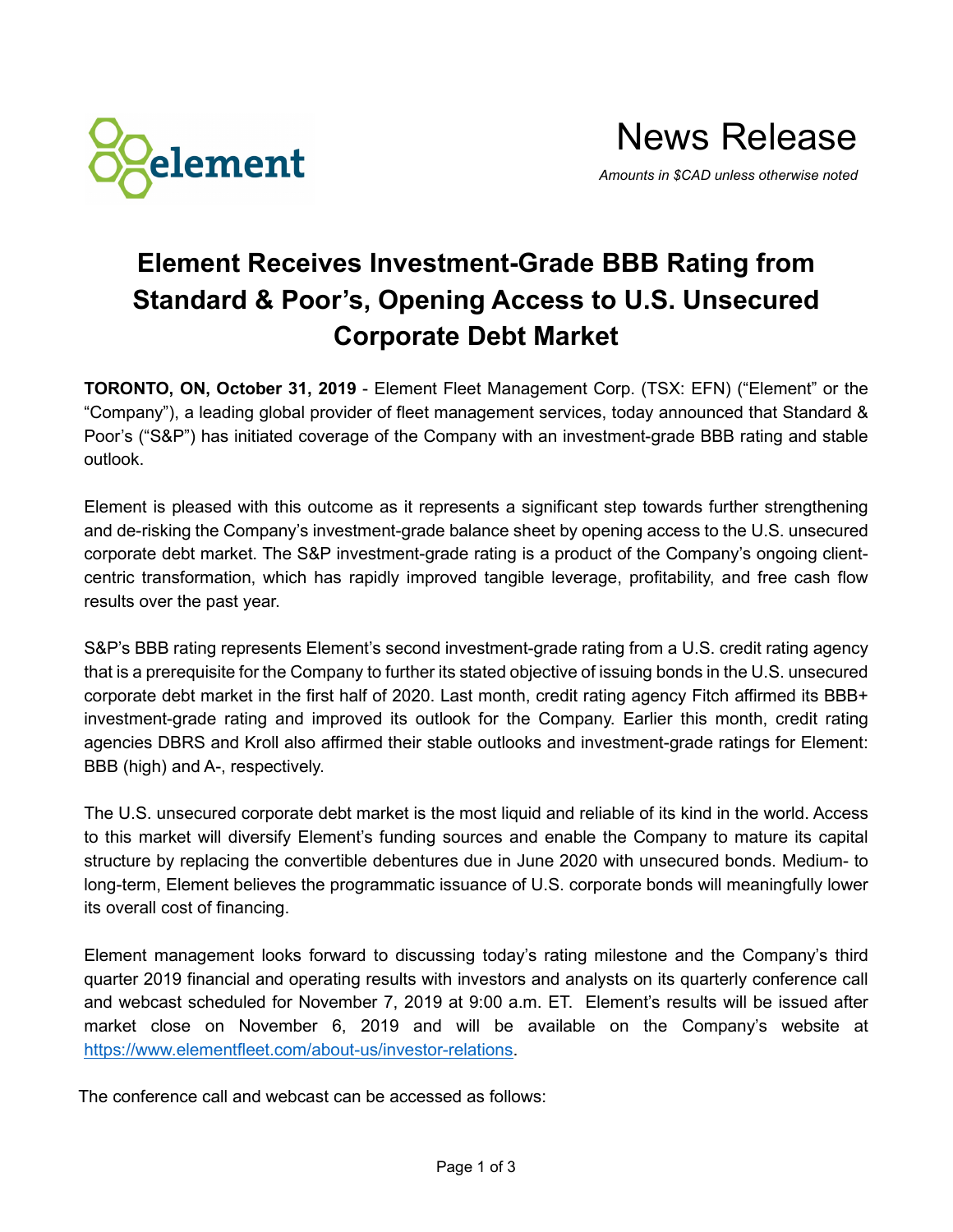Telephone: North America toll-free: 1-800-319-8560 International: +1-604-638-5345 Passcode: 86810#

## **About Element Fleet Management**

Element Fleet Management (TSX: EFN) is a leading global fleet management company, providing worldclass services and financing for commercial vehicle fleets. The Company enjoys scale and leadership in key markets, a top-tier client base, strong cash flow and ready access to capital, and an investment-grade balance sheet. Elements suite of services spans the total fleet lifecycle – from acquisition and financing to program management and remarketing – helping clients optimize performance and improve productivity. For more information, visit [www.elementfleet.com.](http://www.elementfleet.com/)

Contact:

Michael Barrett Vice President, Investor Relations (416) 646-5698 mbarrett@elementcorp.com

*This press release includes forward-looking statements regarding Element and its business. Such statements are based on the current expectations and views of future events of Element's management. In some cases the forward-looking statements can be identified by words or phrases such as "may", "will", "expect", "plan", "anticipate", "intend", "potential", "estimate", "believe" or the negative of these terms, or other similar expressions intended to identify forward-looking statements, including, among others, statements regarding Element's improvements to run-rate profitability; enhancements to clients' service experience and service levels; enhancement of financial performance; improvements to client retention trends; reduction of operating expenses; increases in efficiency; run-off of the 19th Capital portfolio; plans to sell its interests in non-core*  assets and real estate; terms of the dividend reinvestment plan; transformation of its core business; creation of *value for all stakeholders; expectations regarding syndication; growth prospects; level of workforce engagement; improvements to magnitude and quality of earnings; funding of the transformation; executive hiring and retention; process and infrastructure transformation; focus and discipline in investing; balance sheet management and plans to reduce leverage ratios; anticipated benefits of the balanced scorecard initiative; and expectations regarding financial performance. The forward-looking events and circumstances discussed in this release may not occur and could differ materially as a result of known and unknown risk factors and uncertainties affecting Element, including risks regarding the fleet management and finance industries, economic factors, risks related to the completion of the purchase of new portfolios or technologies or the addition of new clients, risks related to the payment of dividends, risks related to business integration and many other factors beyond the control of Element. No forward-looking statement can be guaranteed. Forward-looking statements and information by their nature are based on assumptions and involve known and unknown risks, uncertainties and other factors which may cause our actual results, performance or achievements, or industry results, to be materially different from any future results, performance or achievements expressed or implied by such forwardlooking statement or information. Accordingly, readers should not place undue reliance on any forward-looking statements or information. A discussion of the material risks and assumptions associated with this outlook can*